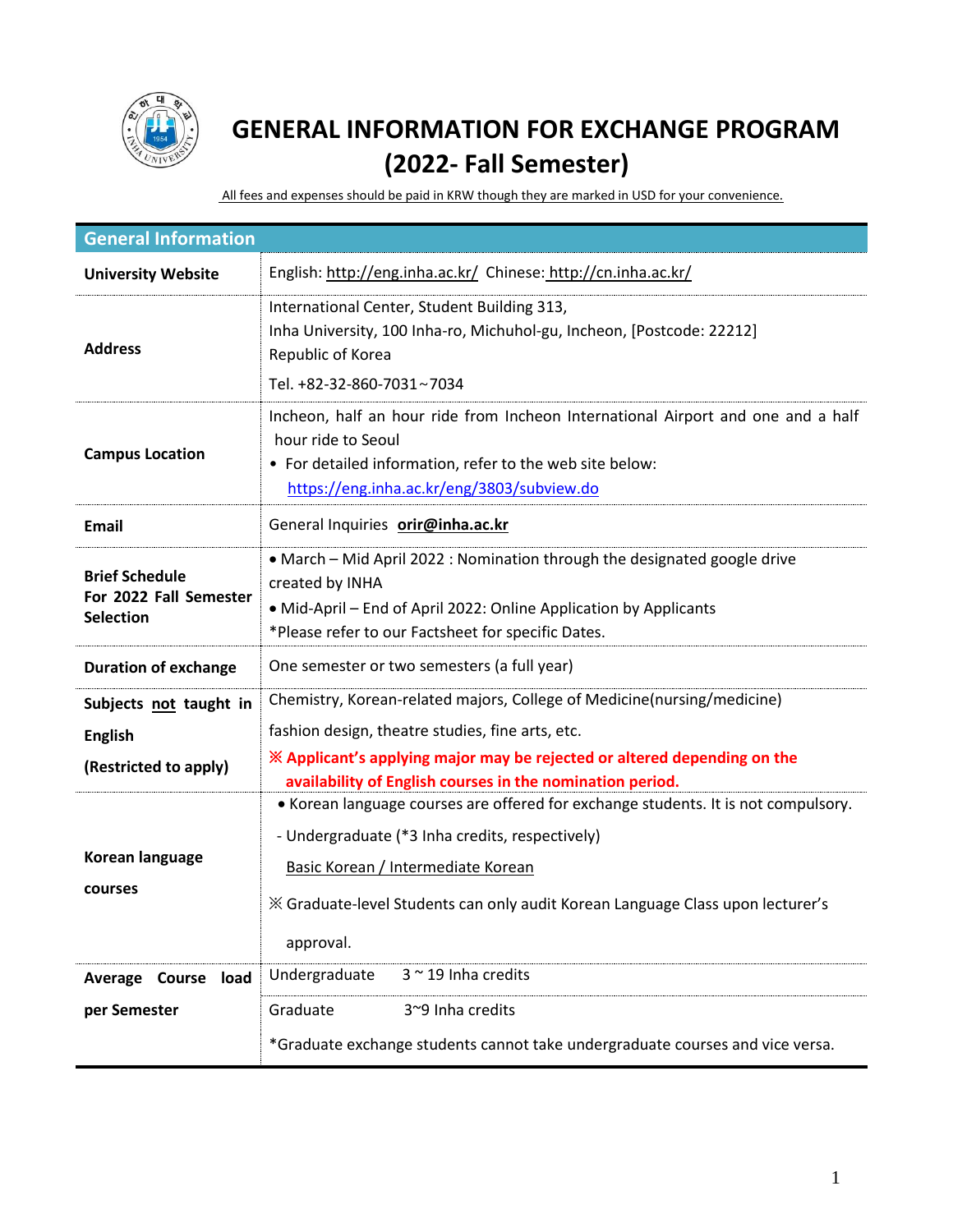| <b>Visa Type</b>         |                                                                              |
|--------------------------|------------------------------------------------------------------------------|
|                          | • Foreign students seeking to study in Korea should have a Student Visa(D-2) |
|                          | which can be obtained in the nearest Korean Embassy or Consulate.            |
| <b>Visa Requirements</b> | • Foreigners staying in Korea for more than 90 days must register for a      |
|                          | Registration Card at an immigration office within 90 days from the date of   |
|                          | entry.                                                                       |

| <b>Insurance</b> |                                                                                  |  |
|------------------|----------------------------------------------------------------------------------|--|
| <b>Insurance</b> | • Health Insurance is mandatory for all international students.                  |  |
|                  | Therefore, all students are required to purchase a designated insurance (private |  |
|                  | health insurance) upon arrival at Inha University.                               |  |
|                  | * Even if you already have health insurance at your home university,             |  |
|                  | you have to purchase a designated private health insurance at Inha university.   |  |
|                  | • More information will be available right before the semester starts.           |  |
|                  | If you have any queries, please e-mail us at interservice@inha.ac.kr             |  |

| <b>Accommodation and Housing Assistance</b> |                                                                |                                                                                                                                                                                                                                                                                                                                                    |                                                                                                            |
|---------------------------------------------|----------------------------------------------------------------|----------------------------------------------------------------------------------------------------------------------------------------------------------------------------------------------------------------------------------------------------------------------------------------------------------------------------------------------------|------------------------------------------------------------------------------------------------------------|
| <b>On-Campus Dormitory</b>                  | <b>Type</b><br>Early check-In<br>Dormitory Fee                 | . Payment can be made in cash upon arrival.<br>• Dormitory fees (Fall 2022): approx. USD 950 (including a meal per day)<br><b>Period</b><br>To Be Decided<br>2022 Autumn Semester<br>Total<br>$\%$ A penalty of KRW 100,000 will be imposed if cancelled within 30 days of check-in.<br>XX Dormitory fees will be subject to change each semester. | *For quadruple rooms<br>Price for<br>one semester<br>Approx. USD 50<br>Approx. USD 950<br>Approx. USD 1000 |
| <b>Off-Campus Housing</b>                   | Type                                                           | • Off-Campus Housing (Around Inha University)                                                                                                                                                                                                                                                                                                      | <b>Price</b>                                                                                               |
|                                             | Rent average per<br>month<br>(including)<br>maintenance costs) |                                                                                                                                                                                                                                                                                                                                                    | Approx. USD 490~550                                                                                        |
|                                             |                                                                | ※ A penalty of KRW 100,000 will be imposed if cancelled within 30 days of check-                                                                                                                                                                                                                                                                   |                                                                                                            |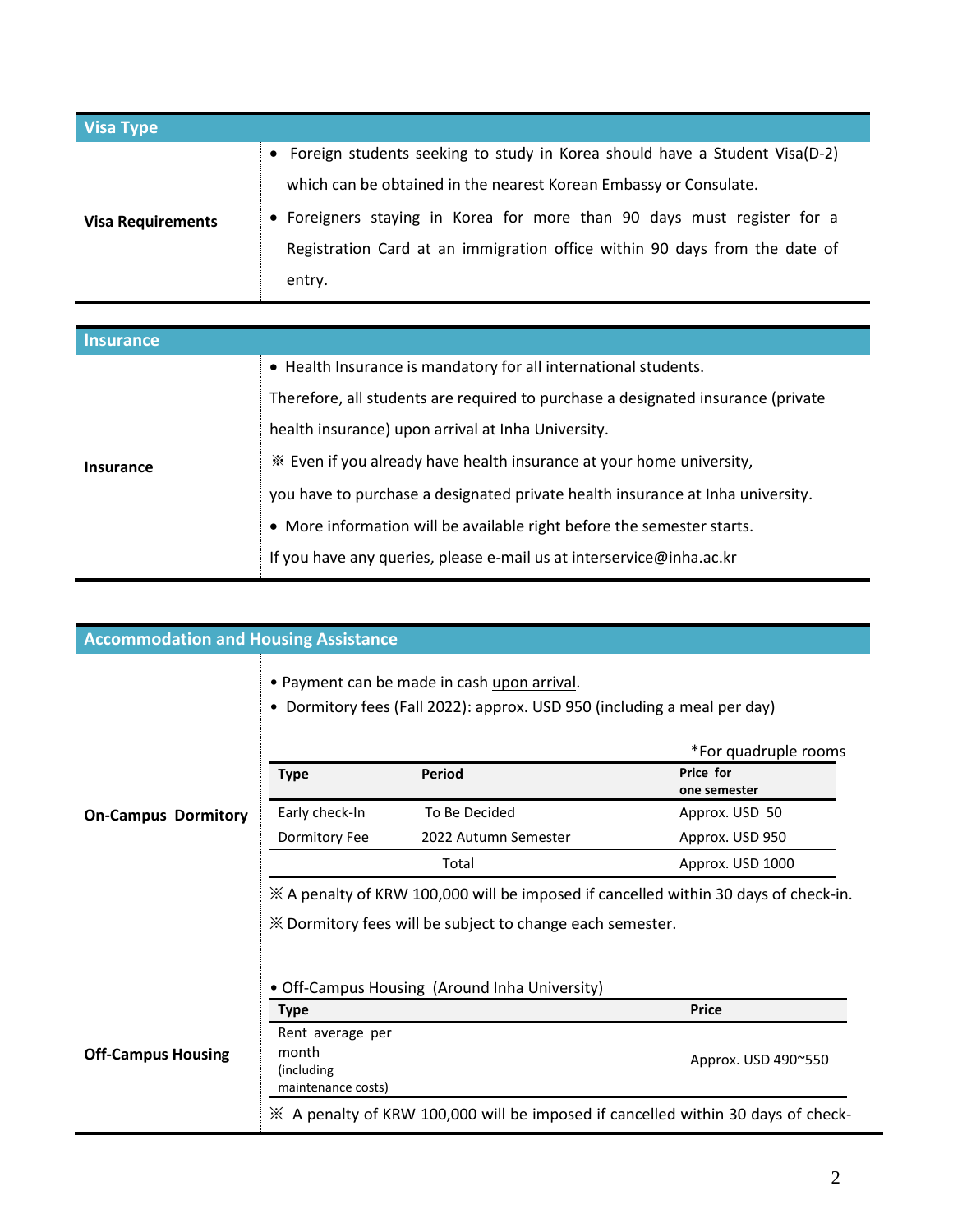| in.                                                                                                             |
|-----------------------------------------------------------------------------------------------------------------|
| X International Center provides help for students who wish to stay in a                                         |
| studio-type(one-room) accommodation near the school.                                                            |
| * International Center cannot introduce off-campus housing other than the type                                  |
| mentioned above. Students willing to find apartments for share need to find on<br>their own upon early arrival. |
| * Off campus housing fees will be subject to change each semester.                                              |

| <b>Important Dates</b>             |                                                                                                                                                                                                                                                                                                    |  |  |
|------------------------------------|----------------------------------------------------------------------------------------------------------------------------------------------------------------------------------------------------------------------------------------------------------------------------------------------------|--|--|
| <b>Arrival date</b>                | 3 <sup>rd</sup> week, August 2022 (For 10 days of self-quarantine)<br>• We will arrange free shuttle buses on arrival date (twice per day).<br>Free shuttle buses can be cancelled due to the spread of COVID-19.                                                                                  |  |  |
| <b>Orientation</b>                 | 4 <sup>th</sup> week, August 2022<br>$\mathbb X$ All exchange students MUST attend the orientation.<br>$\mathbb X$ Alien Registration Application, Course registration tips and notices will be<br>delivered at the orientation. Orientation can be conducted online due to<br>COVID-19 situation. |  |  |
| <b>Semester Dates</b>              | Fall Semester 2022: $29th$ (Mon) August 2022 $\sim$ 16 <sup>th</sup> (Fri) December 2022<br>(16 weeks, including a make-up class week)<br><b>Spring Semester 2023</b><br>End of February 2023 $\sim$ Mid-June 2023                                                                                 |  |  |
| <b>Online Academic</b><br>Calendar | Go to, http://eng.inha.ac.kr/ click - "Academics" Menu - "Academic Calendar"                                                                                                                                                                                                                       |  |  |

| Living Expense & Benefits for Exchange Students |                                                                                                                                                                                                                                                                                                                                                                                                                                   |  |
|-------------------------------------------------|-----------------------------------------------------------------------------------------------------------------------------------------------------------------------------------------------------------------------------------------------------------------------------------------------------------------------------------------------------------------------------------------------------------------------------------|--|
| <b>Estimated Living</b><br><b>Expense</b>       | • USD 600~800/per month<br>(including room and meals; if not staying at the University Dormitory)<br>• Miscellaneous (including transportation, text books etc.) : USD 100/month                                                                                                                                                                                                                                                  |  |
| <b>Miscellaneous</b>                            | • Subway station<br>- Inha University Station (Incheon Suin Line) - 5 minutes by walk<br>- Juan Station (Line Number 1) - 20 minutes by bus<br>• Campus Facilities: Football Field, Gym facility etc.<br>• Various monthly cultural activities organized by ISL (International Student<br>Lounge)<br>. Internet and scanner [location : student building 5F] available at ISL office.<br>• Language exchange and tutoring program |  |